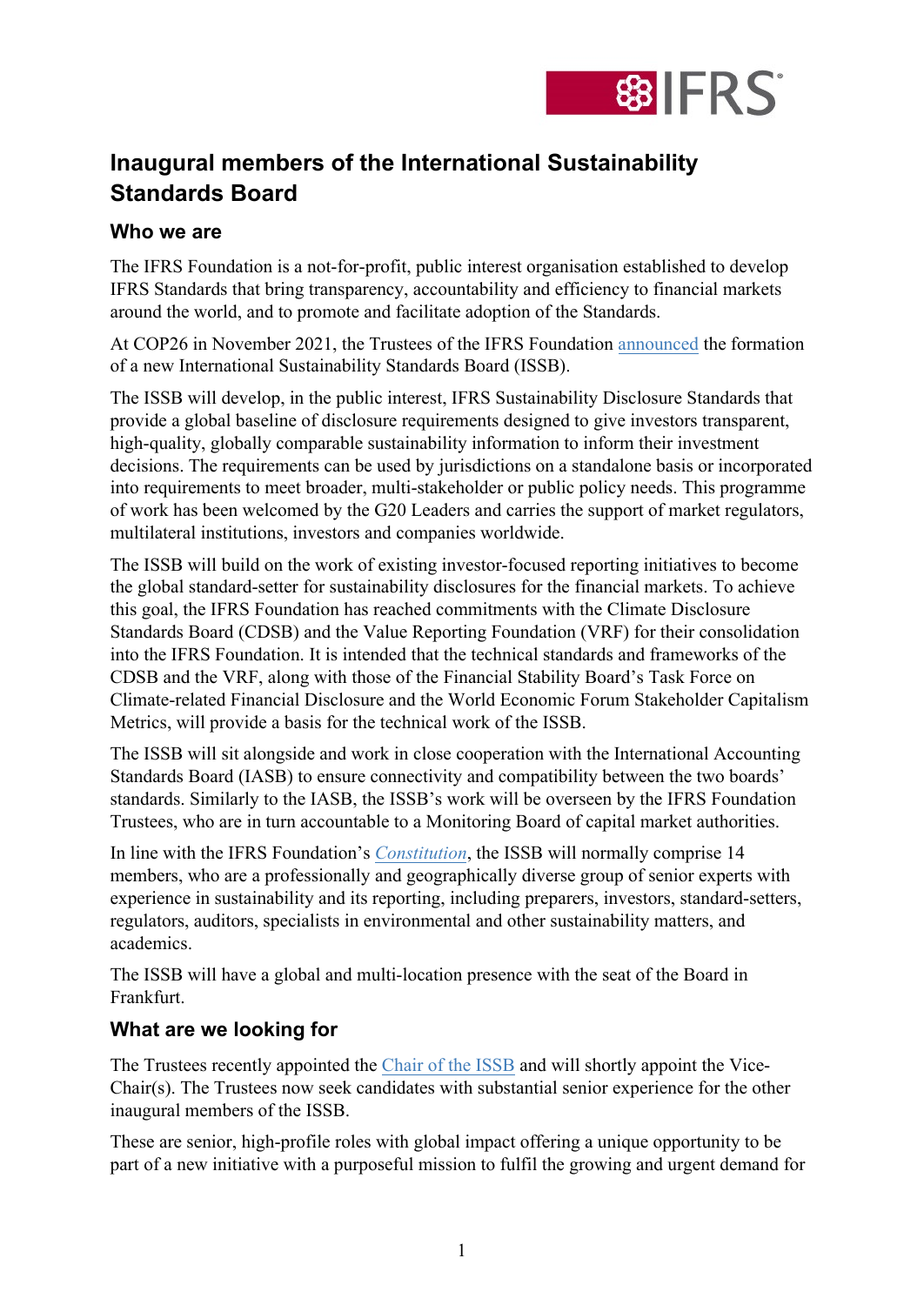

streamlining and formalising corporate sustainability disclosures to meet investors' information needs.

#### **Role responsibilities**

- **Work with the ISSB:** Engage with fellow ISSB members as part of a collegial standardsetting board, contributing to the development and maintenance of IFRS Sustainability Disclosure Standards.
- **Work with the ISSB's technical staff:** Liaise closely with members of the technical staff, providing advice, guidance and thought leadership, suggesting creative solutions to resolve issues and help projects progress on a range of complex sustainability disclosure issues.
- **Work with external stakeholders:** Engage with a wide variety of external stakeholders to assist in the development of high-quality IFRS Sustainability Disclosure Standards that meet the financial markets' needs and to promote IFRS Sustainability Disclosure Standards as the globally accepted standard for sustainability disclosures focused on meeting investors' information needs.

### **Role requirements**

Membership of the ISSB requires:

- a strong understanding of, and interest in, sustainability disclosures and the broader global environment in which the ISSB will operate (including financial, economic, business, environmental, social and other relevant societal matters);
- intellectual rigour and balanced judgement;
- a high level of stakeholder engagement, demonstrating sensitivity and responsiveness, and influencing skills;
- independence; and
- a commitment to serving the public interest.

Additional abilities required include:

- excellent strategic and analytical thinking skills combined with a pragmatic mindset and strong management skills;
- the ability to work as a team player with personal impact working collegially with a range of individuals from across the globe; and
- strong oral and written communication skills, with the ability to represent the ISSB effectively and to listen to, consider and debate with the views of others.

Members of the ISSB will be appointed for a term of up to five years. Consideration will be given to a second term. Second terms will usually be for a further three years and a maximum of five. The roles are full-time, although a number of part-time members may be appointed. Full-time and part-time members of the ISSB will be remunerated at rates commensurate with the respective responsibilities assumed.

Members of the ISSB are expected to be based in one of the ISSB's global offices. Members will be required to travel internationally to meet with fellow board members and staff, as well as stakeholders.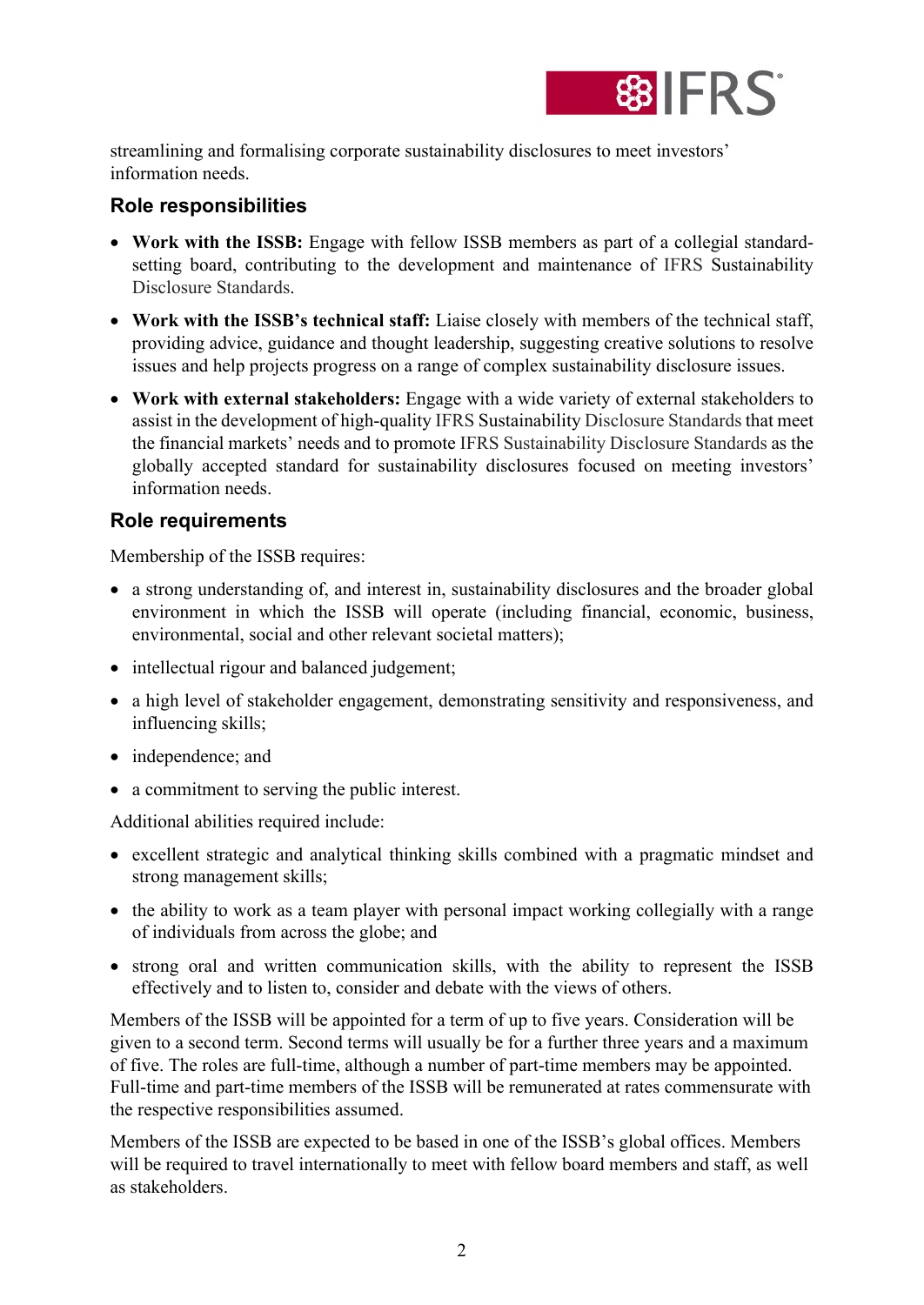

# **How to apply**

Members of the ISSB will be appointed by the Trustees of the IFRS Foundation through an open and rigorous process. Please refer to the role specification below for full details and indicate your interest by sending a covering letter and CV, addressed to Michel Madelain, Chair of the Nominating Committee, IFRS Foundation, via email to issb $@$ egonzehnder.com.

Interviews for successful applicants will commence in early **February 2022**. The ISSB is expected to start meeting in the second quarter of 2022 building towards a full complement of members as soon as feasible.

For further information, visit [www.ifrs.org.](http://www.ifrs.org/)

# **Role Specification—Member of the International Sustainability Standards Board**

# **Background: The Organisation and its Mission**

The IFRS Foundation is a not-for-profit, public-interest organisation established to develop, in the public interest, high-quality, understandable, enforceable and globally accepted standards for general purpose financial reporting and to promote and facilitate their adoption.

At COP26 in November 2021, the Trustees of the IFRS Foundation [announced](https://www.ifrs.org/news-and-events/news/2021/11/ifrs-foundation-announces-issb-consolidation-with-cdsb-vrf-publication-of-prototypes/) the formation of a new International Sustainability Standards Board (ISSB).

The ISSB will develop, in the public interest, IFRS Sustainability Disclosure Standards that provide a global baseline of disclosure requirements designed to give investors transparent, high-quality, globally comparable sustainability information to inform their investment decisions. The requirements can be used by jurisdictions on a standalone basis or incorporated into requirements to meet broader, multi-stakeholder or public policy needs. This programme of work has been welcomed by the G20 Leaders and carries the support of market regulators, multilateral institutions, investors and companies worldwide.

The ISSB will build on the work of existing investor-focused reporting initiatives to become the global standard-setter for sustainability disclosures for the financial markets. To achieve this goal, the IFRS Foundation has reached commitments with the Climate Disclosure Standards Board (CDSB) and the Value Reporting Foundation (VRF) for their consolidation into the IFRS Foundation. It is intended that the technical standards and frameworks of the CDSB and the VRF, along with those of the Financial Stability Board's Task Force on Climate-related Financial Disclosure and the World Economic Forum Stakeholder Capitalism Metrics, will provide a basis for the technical work of the ISSB.

The ISSB will have a global and multi-location presence with the seat of the Board in Frankfurt.

The ISSB will sit alongside and work in close cooperation with the International Accounting Standards Board (IASB) that develops IFRS Accounting Standards, ensuring connectivity and compatibility between the two boards' Standards.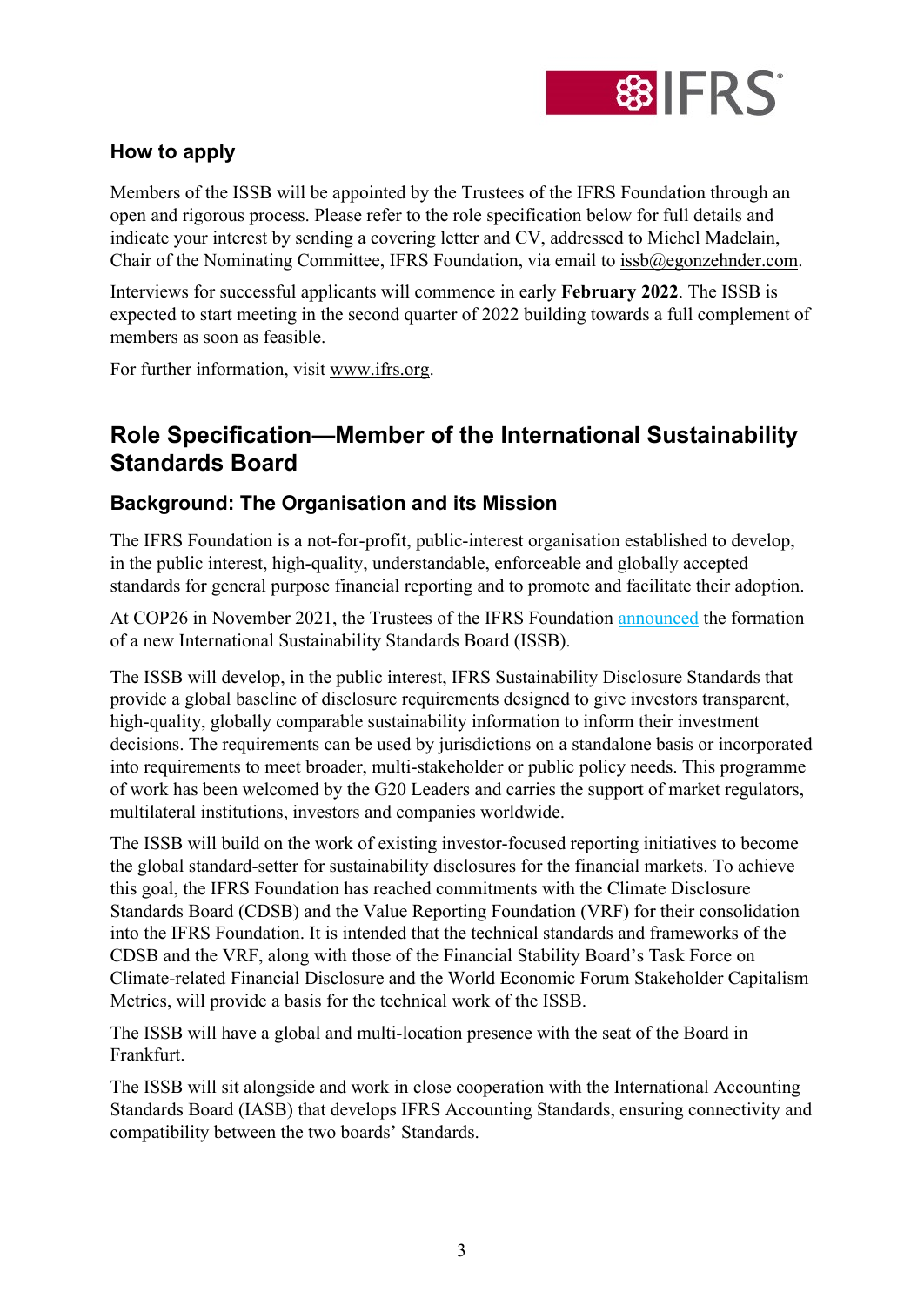

The ISSB will normally comprise 14 members. Members are appointed by the Trustees. The main qualifications for membership of the ISSB are professional competence and recent relevant professional experience. The Trustees will select members of the ISSB, consistently with the 'Criteria for ISSB members' set out in the Annex to the IFRS Foundation *[Constitution](https://www.ifrs.org/content/dam/ifrs/about-us/legal-and-governance/constitution-docs/ifrs-foundation-constitution-2021.pdf)*, so that the ISSB will comprise a group of people representing, within that group, the best available combination of expertise and diversity of international sustainability business and market experience. That experience may be drawn from a range of professional backgrounds, including preparers, users of sustainability information, standard-setters, auditors, academics and market, financial and sustainability regulators. A broad base of skills, experience and perspectives is needed, therefore ISSB members may have other professional backgrounds that reflect a diverse range of expertise and roles that are relevant to sustainability and its reporting, such as sciences and economics. The ISSB's objective is to develop high-quality global sustainability disclosure standards that are capable of assurance, enforcement and consistent application to meet investors' information needs. Accordingly the ISSB collectively will be expected to demonstrate expert knowledge and relevant industry expertise in sustainability and corporate reporting, and share practical, relevant and up-to-date experience of them.

Members of the ISSB will be required to commit themselves formally to acting in the public interest in all matters.

## **Position Summary: Member of the ISSB**

These are senior and prestigious appointments, demanding not only a high degree of expertise and ethics but also a high level of stakeholder engagement and influencing skills, as well as drive and energy.

The ISSB is charged with developing and maintaining sustainability disclosure standards that will enable companies to provide comprehensive sustainability information for the global financial markets to meet investors' information needs. Meetings of the ISSB will be held in public.

Members of the ISSB are appointed for a term of up to five years, with eligibility for renewal for a further three years, with the possibility of renewal of up to five years. Terms of the inaugural members will be of varying durations to avoid them concluding simultaneously. The roles are full time, although the Trustees will consider appointing a number of part-time members, and are expected to be based in one of the ISSB's global offices.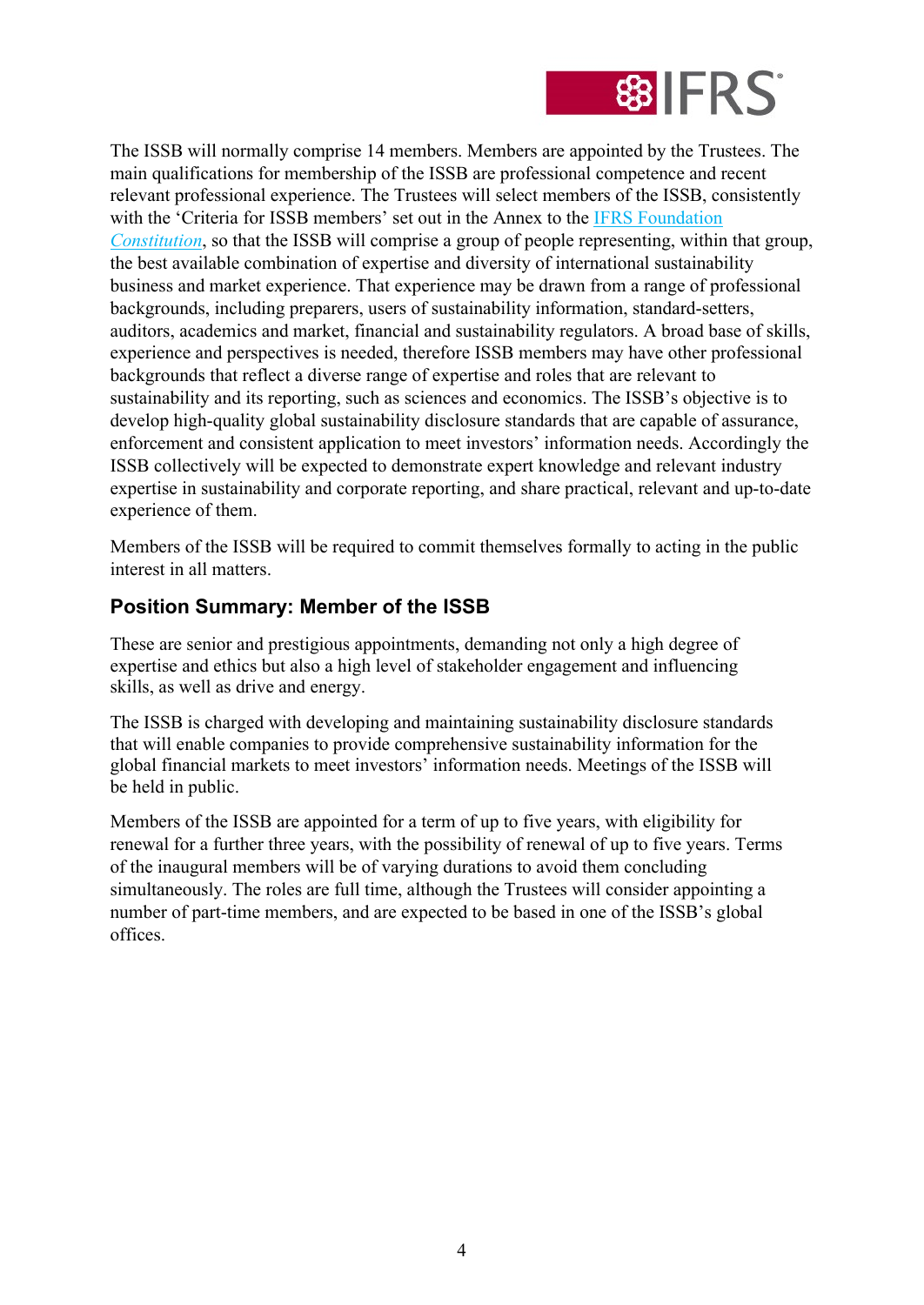

## **Key Relationships**

| <b>Reports to:</b>        | <b>ISSB</b> Chair                                                                                                                                                                                                                                                                                                                                                                                                                                                                                                                                                        |
|---------------------------|--------------------------------------------------------------------------------------------------------------------------------------------------------------------------------------------------------------------------------------------------------------------------------------------------------------------------------------------------------------------------------------------------------------------------------------------------------------------------------------------------------------------------------------------------------------------------|
| <b>Key relationships:</b> | All members of the ISSB<br>All members of the IFRS Foundation Trustees<br>Members of the International Accounting Standards Board<br>Members of the IFRS Foundation's various advisory and<br>consultative committees (such as the IFRS Advisory Council, the<br>Sustainability Consultative Committee, the Sustainability<br>Standards Advisory Forum and other consultative bodies to be<br>established)<br><b>ISSB</b> technical staff<br>Members of other standard-setting bodies<br>Regulators<br>Other key stakeholders including civil society as and when needed |

#### **Purpose**

• To act as an integral member of the ISSB setting IFRS Sustainability Disclosure Standards, working with fellow ISSB members and technical staff on standard-setting projects, and liaising with external stakeholders to build awareness and understanding of the ISSB's work and gain feedback on its proposals.

#### **Major Responsibilities**

#### **Work with the ISSB and the ISSB's technical staff**

- Engage with fellow members of the ISSB as part of a collegial standard-setting board.
- Contribute to the ISSB's debate on sustainability disclosure projects by:
	- o reviewing proposals developed by the technical staff and reviewing and approving due process documents drafted by the technical staff;
	- o making impartial, objective and well-reasoned decisions, and voting in the ISSB's approval process for new IFRS Sustainability Disclosure Standards;
	- o ensuring connectivity with IFRS Accounting Standards;
	- o facilitating compatibility with requirements that are jurisdiction specific or aimed at a wider group of stakeholders than investors;
	- o taking into consideration the strategic considerations provided by the IFRS Foundation Trustees, recognising that the ISSB has complete responsibility for all technical matters.
- Provide input in all technical discussions with a particular emphasis in own particular areas of expertise.
- Liaise closely with members of the ISSB's technical staff, providing them with advice and guidance on projects, acting as a sounding board on potential issues, and suggesting creative solutions to resolve issues and help projects progress.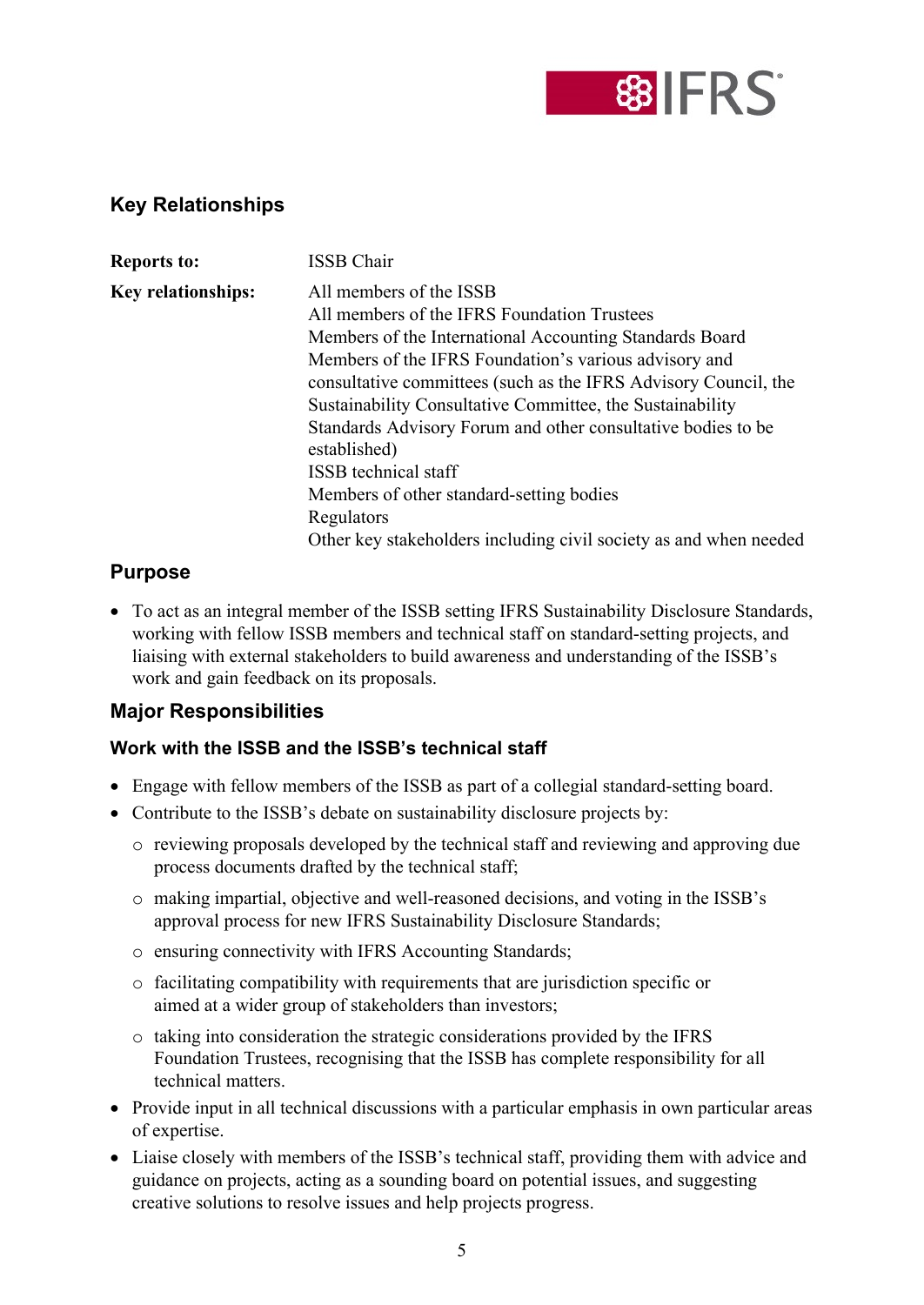

• Work with key individuals in advancing the integration processes with the CDSB and the VRF, working with the leadership of the ISSB to establish a single organisational culture across the ISSB's multiple locations.

### **Work with external stakeholders**

- Liaise with a wide variety of external stakeholders to explain the intent, rationale and benefits of the ISSB and its proposals and decisions, while listening and responding to these stakeholders' views and reflecting them in the standards' development and review process.
- Raise the profile of the ISSB and self, speaking at conferences, seminars, etc.
- Liaise and build relationships with jurisdictional reporting initiatives and regulatory bodies.
- Promote IFRS Sustainability Disclosure Standards as the globally accepted standard for sustainability disclosures focused on meeting investors' information needs.

# **Candidate Specification: Key Selection Criteria**

#### **Criteria for ISSB members**

The criteria for ISSB membership are:

- *Demonstrated competence and knowledge of sustainability and reporting—*all members of the ISSB, regardless of whether they are from the accounting or sustainability reporting profession, preparers, users of sustainability information, regulators or academics, should have demonstrated a high level of knowledge and competence in sustainability and reporting. The credibility of the ISSB and its individual members and the effectiveness and efficiency of the organisation will be enhanced by members who have such knowledge and skills from recent experience.
- *Ability to analyse*—members of the ISSB should have demonstrated the ability to analyse complex issues, including sciences-based, and consider the implications of that analysis for the decision-making process.
- *Communication skills—*effective written and oral (both when engaging in person and virtually) communication skills are necessary. These skills include the ability to communicate effectively, including in ISSB meetings, meetings with stakeholders and in written materials such as IFRS Sustainability Disclosure Standards, speeches, articles, memos and external correspondence. Communication skills also include the ability to listen to and consider the views of others from a range of backgrounds and geographical regions. A working knowledge of English is necessary.
- *Judicious decision-making—*members of the ISSB should be capable of considering varied viewpoints, weighing the evidence presented in an impartial fashion, and reaching well-reasoned and supportable decisions, guided by an overarching conceptual framework, in a timely fashion.
- *Awareness of the sustainability reporting environment—*the quality and efficiency of IFRS Sustainability Disclosure Standards will be a function of their relevance in a complex and potentially fast-changing set of financial, economic, business, environmental, social and other relevant societal matters. Members of the ISSB should have an understanding of such matters in the global environment in which the ISSB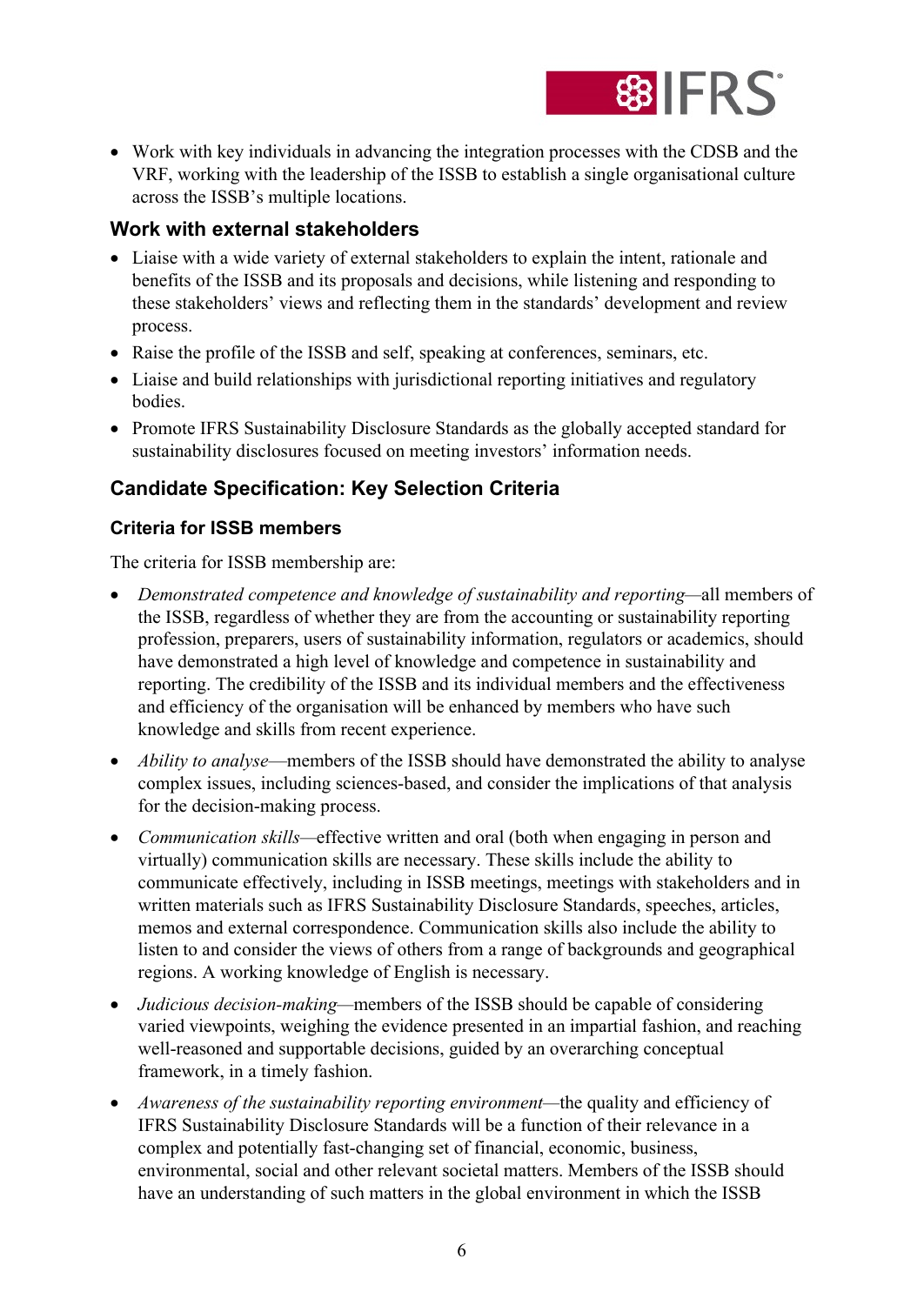

operates. This global awareness should include awareness of sustainability, business and financial reporting issues that are relevant to, and affect the quality of, transparent sustainability reporting and disclosure in the various capital markets worldwide.

- *Ability to work in a collegial atmosphere*—members should be able to show respect, tact and consideration for one another's views and those of third parties. Members must be able to work with one another in reaching consensus views based on the objective of the ISSB to develop high-quality and transparent sustainability disclosure standards, working in a multilocation and multicultural environment, engaging in person and virtually with agility.
- *Integrity, objectivity and discipline*—the credibility of members should be demonstrated through their integrity and objectivity. This includes intellectual integrity as well as integrity in dealing with fellow members of the ISSB and with stakeholders. Members should demonstrate an ability to be objective in reaching decisions. Members should also demonstrate an ability to show rigorous discipline and carry a demanding workload.
- *Commitment to the IFRS Foundation's mission and public interest*—members should be committed to achieving the objective of the IFRS Foundation of establishing IFRS Sustainability Disclosure Standards that are of high quality, resulting in the provision of comparable and transparent information. A candidate for the ISSB should also be committed to serving the public interest through a private standard-setting process.

#### **Ideal Expertise and Experience**

- Strong understanding of sustainability reporting matters.
- Experience at the top of their profession, for example:
	- o a Chief Financial Officer, a Chief Sustainability Officer or other senior business executive with strong connection to sustainability reporting and experience integrating sustainability into business decisions;
	- o a senior investor/analyst with experience in sustainability investment and the integration of sustainability factors into investment and governance decisions;
	- o a senior research professional experienced with the production and use of sustainability data, analytics rankings and scores;
	- o an experienced corporate or sustainability reporting standard-setter;
	- o a senior regulator;
	- o a broad-based academic able to synthesise a wide-array of sustainability science relevant to the financial markets;

and with associated expertise in conference speaking, stakeholder engagement and highlevel project management, etc.

#### **Critical Competencies for Success**

• *Strategic and analytical thinking*—intellectually rigorous and able to shape far-reaching policies. A broad thinker who can understand different viewpoints and perspectives and contribute to all of the ISSB's work while also contributing a specific area of expertise to the development of global sustainability disclosure standards. An able debater, willing to listen and to synthesise others' arguments to agree on the best course of action.